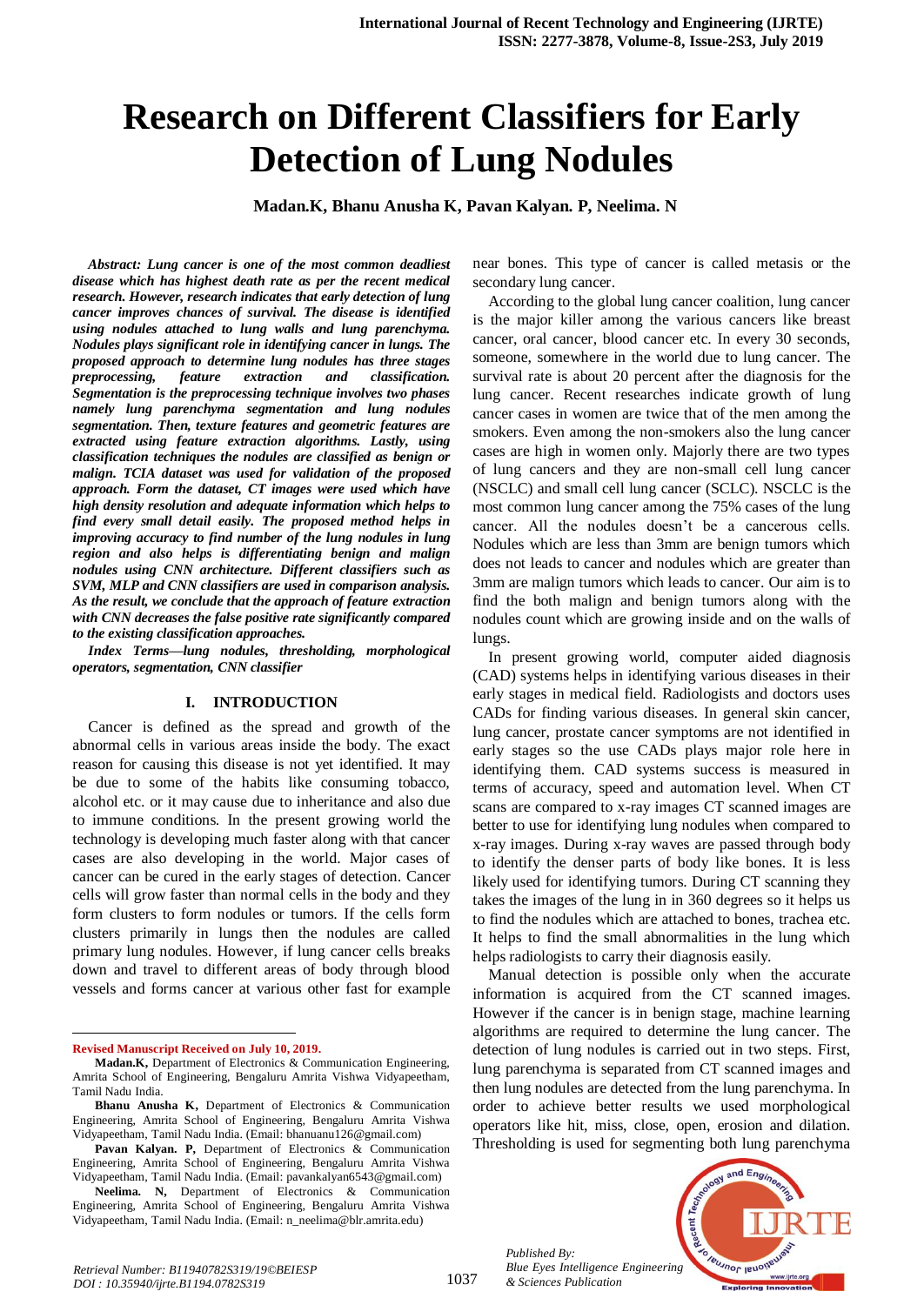and lung nodules. In the recent years, Machine learning has made a remarkable presence in medical field applications. Using machine learning concepts the efficiency of classification and differentiation of nodules is improved. But the bottleneck is it needs a large amount of data. There are many ways for the classification of benign and malign nodules like SVM classifier, KNN classifier, EM algorithm and many others. The proposed model use 3D CNN architecture to differentiate them. Most of the medical images are in 3D format but CNN architecture uses 2D slices for classification. Existing machine learning techniques in medical analysis converts 3D data into 2D multi-channel representations i.e triplanar representation [1], and then feed them into 2D CNN. The proposed model uses CNN architecture to differentiate between malign and benign nodules.

# **II. RELATED WORK**

Segmentation of lung region from CT scanned images can be done using various methods adaptive thresholding, gray level thresholding, water shedding, SNAKES, otsu's thresholding. Some of the factors like subject tissue volume, physical atria properties, image acquisition protocol and degrees of inspiration makes selection of single gray scale value difficult [2]. Even adaptive thresholding method also have a limitation on it's segmentation results like missing boundaries when there is niot much discontinuity is there[3]. Limitation of a water shedding method is t over segmentation of the images [2]. Yoshinori itai et al [4] uses active contour model i.e SNAKES for segmenting the lung region. Some of its limitation of this model is that to construct initial contours requires some human interactions and iterations to be specified for segmenting desired object. Helen r et al [5] proposed a method for segmenting the lung nodules using otsu's algorithm. Using this the computational for segmenting the lung region from CT scanned images requires 90 seconds/slice. In general we will have 60-120 slices of images in lung cancer cases so it takes more time to compute and give the results. So to overcome the above said limitations, the proposed method uses thresholding using HU values. The medical image data is in digital imaging and communications in medicine (DICOM) format which is measured in HU units. In our body each part has different Hu values. CT scanned images of lungs have water, fat, bones, tissues etc.so the table 1 shows different attenuation values of different tissues in our body[6].

**Table 1: Attenuation values of different tissues [6]**

| <b>Substance</b>   | <b>HU</b> range   |  |
|--------------------|-------------------|--|
| Air                | $-1000$           |  |
| <b>Lung</b>        | -400 to -600      |  |
| <b>Nodule</b>      | -150              |  |
| Fat                | $-60$ to $-100$   |  |
| <b>Water</b>       |                   |  |
| <b>Soft tissue</b> | $+40$ to $+80$    |  |
| Bone               | $+400$ to $+1000$ |  |

For classification of the nodules there are many methods and each method has it's limitations and advantages. According to the reference paper [7] limitations of that are GGO and juxeta-pleural nodules are not addressed and it

was limited to cross validation. By using EM algorithm there is a limitation of missing nodules which are less than 5mm but it's applicability in some regions is very affective [8]. Using SVM classifier the accuracy of 84% is achieved but false positive rate is high. So the proposed method uses HU value for segmenting lung region then applying morphological operation false reduction and finally 3D CNN architecture is used to improve the efficiency.

#### **III. PROPOSED METHOD**

The work flow of the proposed method is described in Fig.1. The input images are CT scanned images, each image is of digital imaging and communication in medicine i.e in DICOM format with an extension of 'dcm'. Each slice has a size of 512\*512. In the proposed method DICOM images are used directly without converting. The input images are segmented, in two stages for both lung parenchyma and nodule segmentation. And then false reduction is applied to determine lung nodules which is shown in Fig.2



**Fig.1: Block diagram of the proposed approach**

The lung parenchyma segmentation is one of the important challenge problem because of dissimilarities in lung region and segmentation of lung regions will help in doing early diagnosis of lung cancer.

The lung parenchyma from the given DICOM image is segmented by setting a threshold of -420 HU [6]. Apply closure operation with a disk radius 2 to close small area which is at the border of lungs. Then find the connected areas in the image to acquire the 2 largest portions of image i.e lungs. To fill holes inside the connected components we used closure operation with a structuring element which is disk of radius 12. Superimpose the resultant image with given image to get the lung regions, after this lung walls are removed by subtracting eroded image from the input image.



1038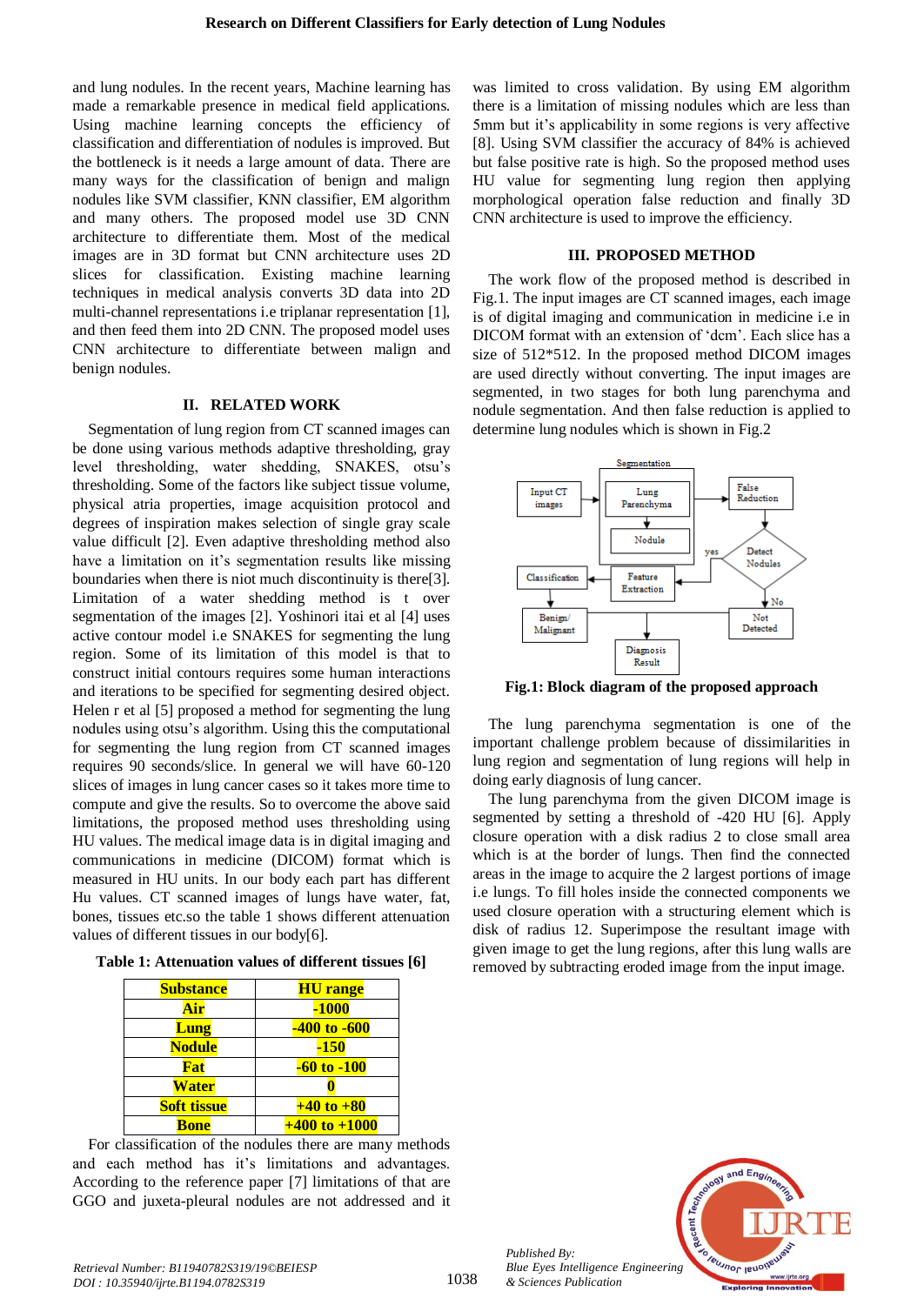

**Fig.2 Flow chart for segmentation and false reduction**



**Fig.3. a) Input image b) Thresholded image c) Eroded image d) Binary mask e) Segmented lung image f) Nodule detected 2D-Image of a single slice.**

Erosion is performed using the structured element disk with radius of 2, to increase the visual clarity of small nodules. To classify whether the nodules are benign or malign we need to extract their features. In this paper geometric and texture features are extracted. Nodules are 3D structural components which have both geometric and textural features. For geometric features binary mask is used and gray scale values are used for the textural features [7].

## *A. Geometric features:*

The following geometric features are calculated and used as features.

(i) Volume $(v)$ : volume of the voxel that belongs to each object.

(ii) Radius(r):

 $r=\frac{3}{4}$ 4

(iii) Spherical disproportion(d):

 $d=\frac{a}{4\pi r^2}$ 

(iv) Spherical density(s): Compress values of each 3D object

|    | 100n            |  |  |
|----|-----------------|--|--|
| S. |                 |  |  |
|    | (v) Elongation: |  |  |
| Е. | <u>AYmin</u>    |  |  |
|    | AYmax           |  |  |
|    | Where A         |  |  |

 $T_{\text{max}}$  is the measure of the bigger corner and the  $AY_{\text{min}}$  in the measure of the smaller corner.

# *B. Texture features:*

(i) Skewness: It is the measure of lopsideness and also the measure of symmetricity.

 $\sum_{i=0}^{n} (f(x, y, z) - \mu)^2$ Skewness =  $N\sigma^2$ 

Where N is no voxels and  $f(x,y,z)$  is the gray level at the location at the  $(x,y,z)$  where as  $\mu$  and  $\sigma$  are the average intensity and standard deviation of the object.

(ii) Kurtosis: It is the measure of peakedness of the histogram of the object.

| $\sum_{i=0}^{n} (f(x, y, z) - \mu)^4$                                                   |
|-----------------------------------------------------------------------------------------|
| Kurtosis $=$                                                                            |
| $N\sigma^4$                                                                             |
| (iii) Contrast:                                                                         |
| Contrast = $\sum_{i=0}^{\sigma-1} \sum_{i=0}^{\sigma-1}$ Co(i, j)(i – j) <sup>2</sup>   |
| (iv) Energy:                                                                            |
| Energy = $\sum_{i=0}^{\sigma-1} \sum_{i=0}^{\sigma-1} Co(i-i)$                          |
| $(v)$ Entropy:                                                                          |
| Entropy = $\sum_{i=0}^{\sigma-1} \sum_{i=0}^{\sigma-1} -Co(i-j)log(Co(i-j))))$          |
| (vi) Homogeneity:                                                                       |
| Homogeneity = $\sum_{i=0}^{\sigma-1} \sum_{i=0}^{\sigma-1} \frac{1}{1+(i-i)^2} Co(i-j)$ |
| (vii) Moment:                                                                           |
| Moment = $\sum_{i=0}^{\sigma-1} \sum_{j=0}^{\sigma-1} \frac{(Co(i-j)^2)}{1+ i-j ^2}$    |

# **IV. CLASSIFIERS**

CNN or conv NET is a class of deep learning which is most commonly used in imagery. To require minimal preprocessing CNN uses multilayer perceptron. CNN is inspired from the biological process of neurons. CNN uses little pre-processing than the other image classification algorithm. CNN architecture takes advantage to constrain the architecture in more sensible way takes the images as the input. Unlike the other deep learning architectures, CNN takes the consideration weight, height and depth, where depth means the number of layers. CNN is made up of many hidden layers. Each hidden layer is made up of neurons where each neuron of present layer is connected to all the previous layer neurons. The last layer of the series hidden layers is output layer which gives the class scores. CNN layers has simple API which converts 3D volume input data into the 3D volume output data by using some differential function with may or may not have a parameters.





*Retrieval Number: B11940782S319/19©BEIESP DOI : 10.35940/ijrte.B1194.0782S319*